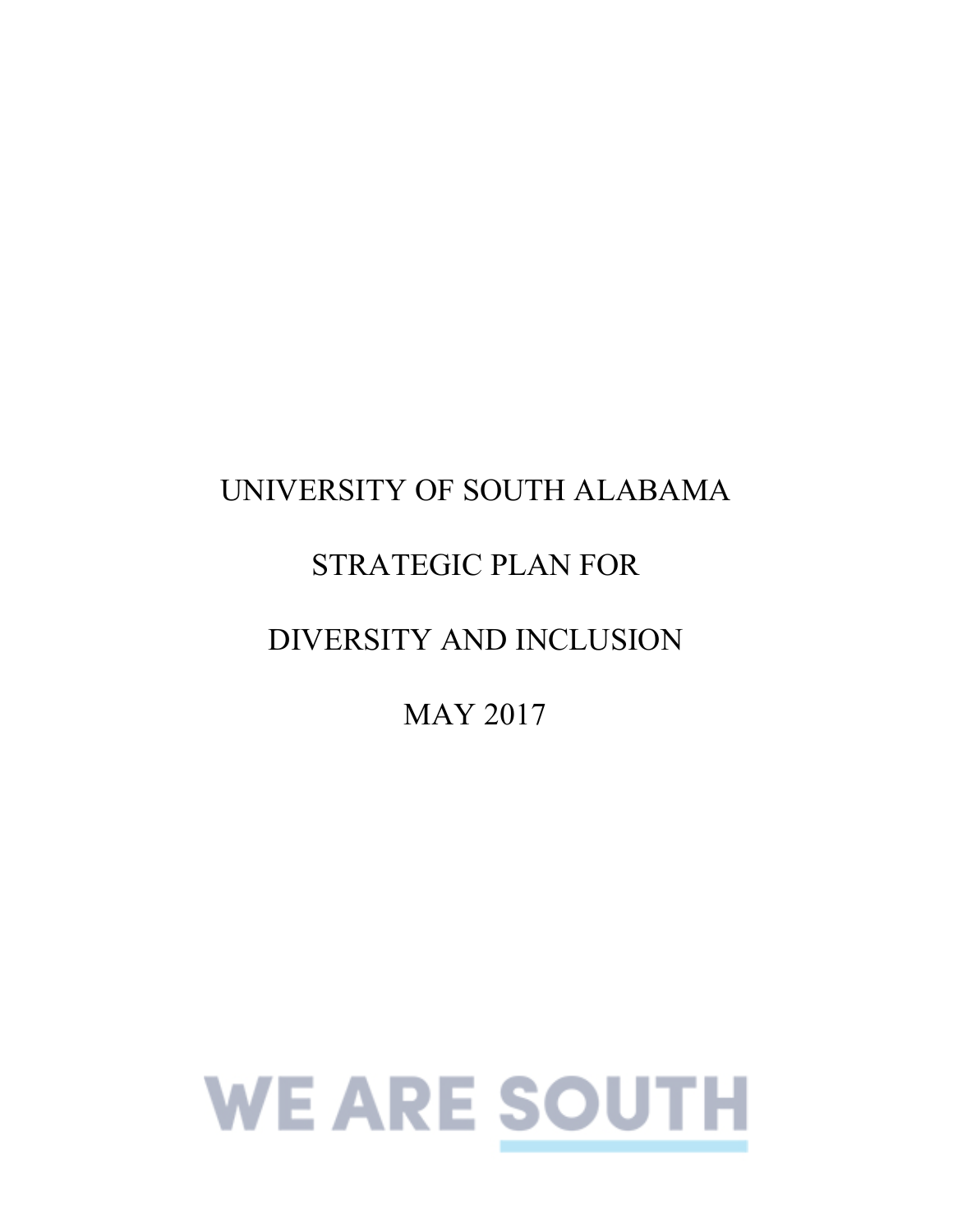#### **Table of Contents**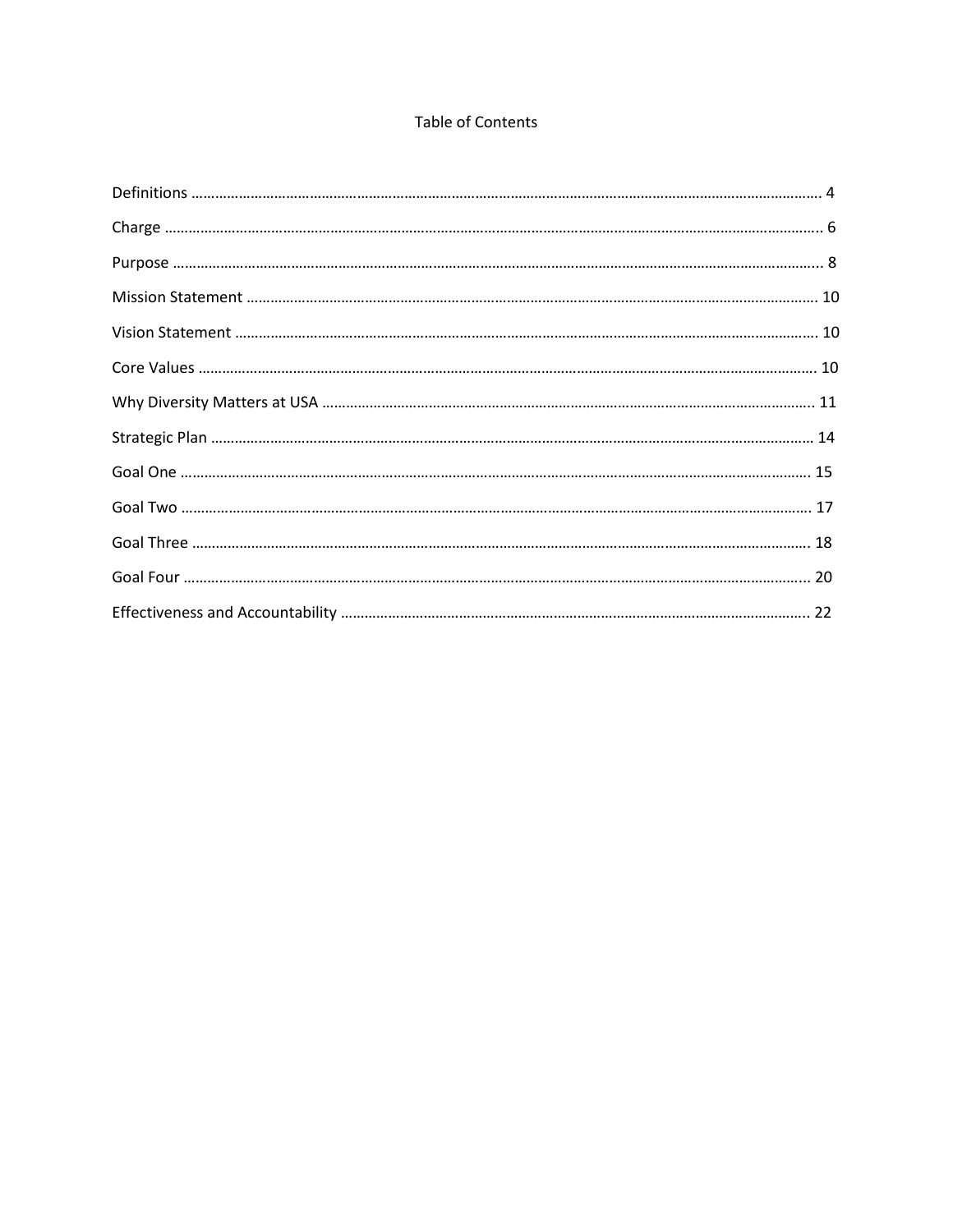The University of South Alabama was chartered in 1963 by the State of Alabama as a comprehensive, coeducational institution of higher education. The University serves as a major center of high-quality and accessible undergraduate, graduate and professional education for metropolitan Mobile, the State of Alabama, the Gulf Coast region and the southeastern United States.

 The University's mission actively embraces the functions of teaching, research, public service and health care through which it vigorously pursues the preservation, discovery, communication and application of knowledge. The University is committed to the education of the whole person, the creative person. The University of South Alabama's programs of education, research, public service and health care are all founded upon the basis of a reciprocal relationship between the institution and the community of Mobile, Alabama and the central Gulf Coast. Instruction, research, scholarship, public service and health care that enhance the economic development of the State and improve the quality of life and health of its citizens are integral and essential parts of its mission as a comprehensive, metropolitan university.

 As it grows and develops, the University will continue to focus on its strengths to produce programs of interdisciplinary excellence that address the special needs of the people it serves. As such, the University's leadership must demonstrate integrity, service, stewardship, and engagement, and foster environments of inclusivity.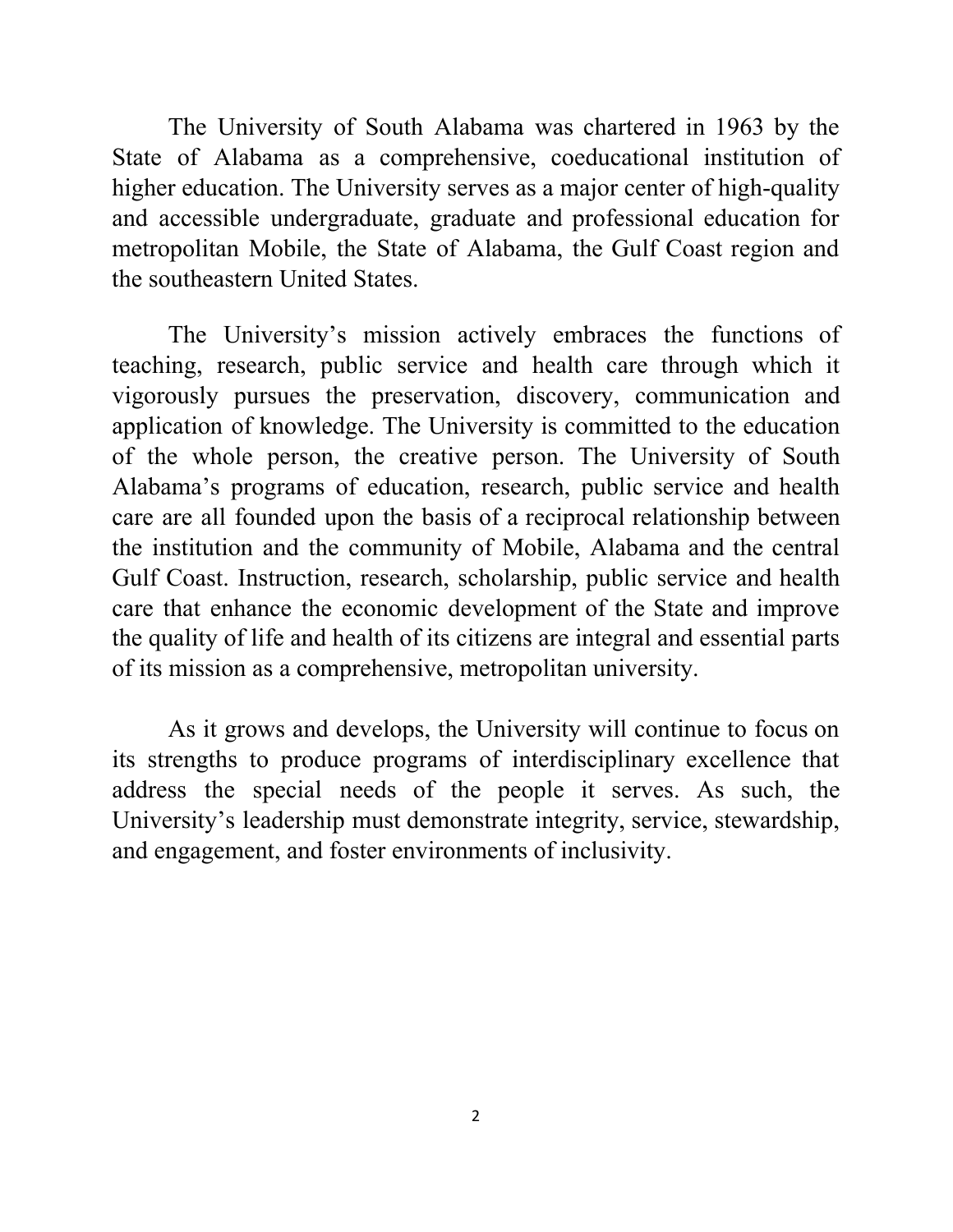The University of South Alabama now has over 16,000 students and employs more than 5,000 people on its academic and health systems campuses.

 The University of South Alabama, like its home community of Mobile, Alabama and the central Gulf Coast, is growing and becoming more diverse and dynamic each day. Crucial to its mission to utilize "instruction, research, scholarship, public service and health care [to] enhance the economic development of the State and improve the quality of life of its citizens," the University of South Alabama is committed to diversity both within the University of South Alabama family and as a leader in the community.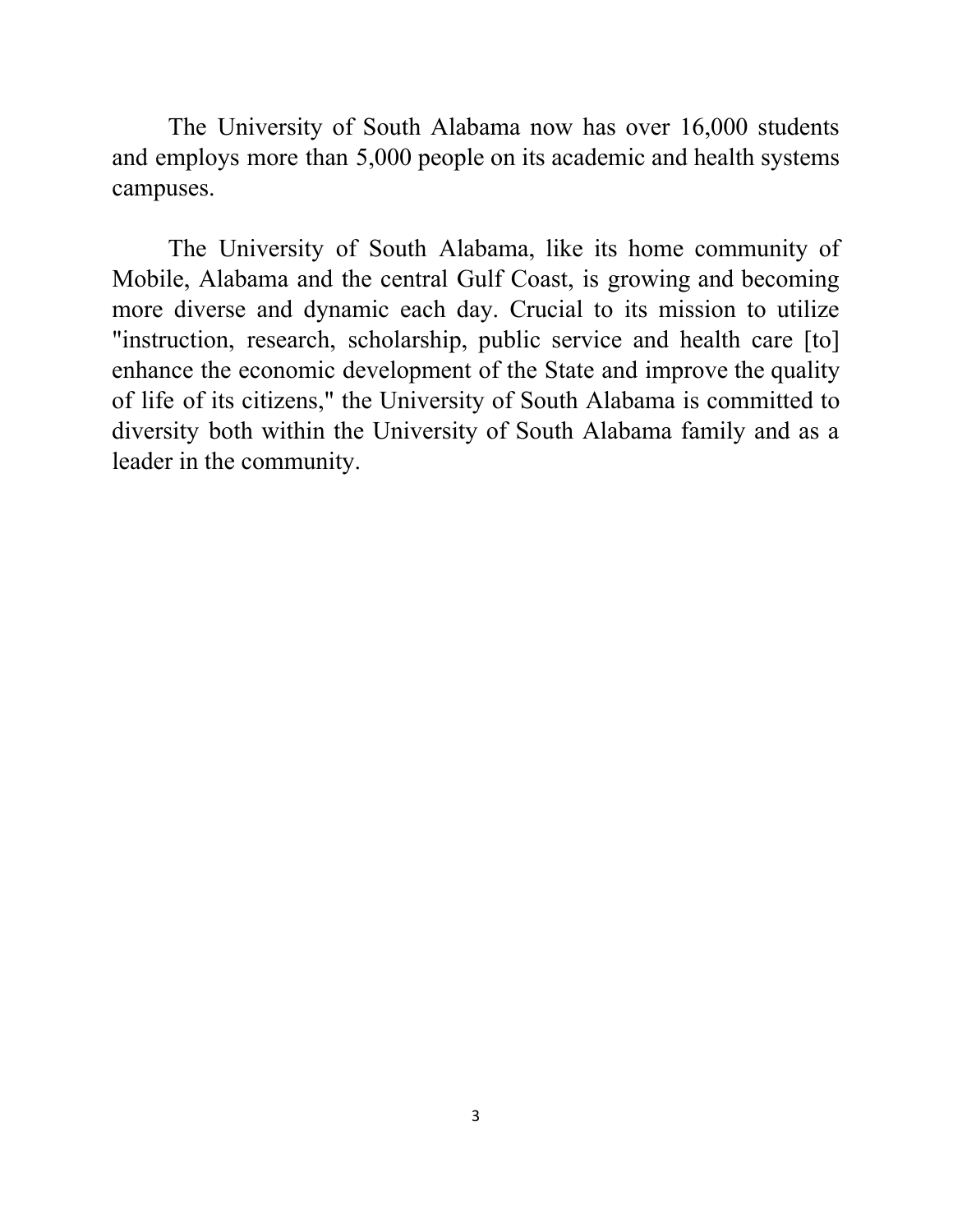## <span id="page-4-0"></span>DEFINITIONS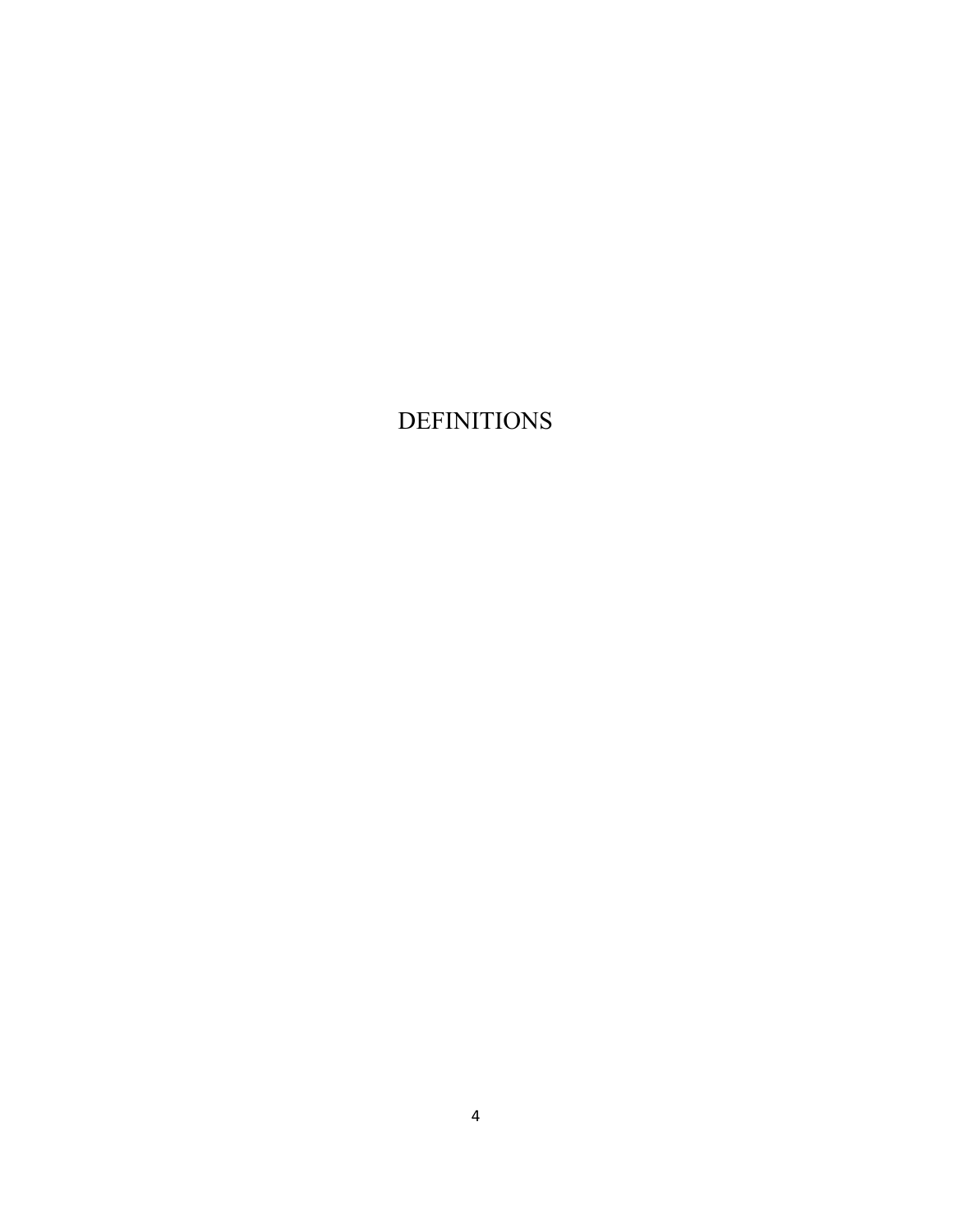#### DEFINITIONS

 In drafting this Plan, the Diversity and Inclusion Committee worked under a charge from the Knight settlement to draft a Strategic and Diversity Inclusion Plan that continues to increase racial and ethnic diversity in all areas of the University, with a particular emphasis on African Americans.

 The Committee recognizes that certain terms and phrases can be sensitive and may have unwelcome and/or non inclusive connotations. For that reason, after thoughtful deliberation, the Committee has embraced the term "African-Americans and other underrepresented populations" to include those individuals whose representation at the University of South Alabama has traditionally been less than optimal for the University to create a fully diverse, thriving community of learning.

 For the purpose of faculty and staff diversity reporting, the University and this Plan will utilize the United States Department of Labor classifications in use at the time of reporting.

 For the purpose of student diversity reporting, the University and this Plan will utilize the United States Department of Education classifications in use at the time of reporting.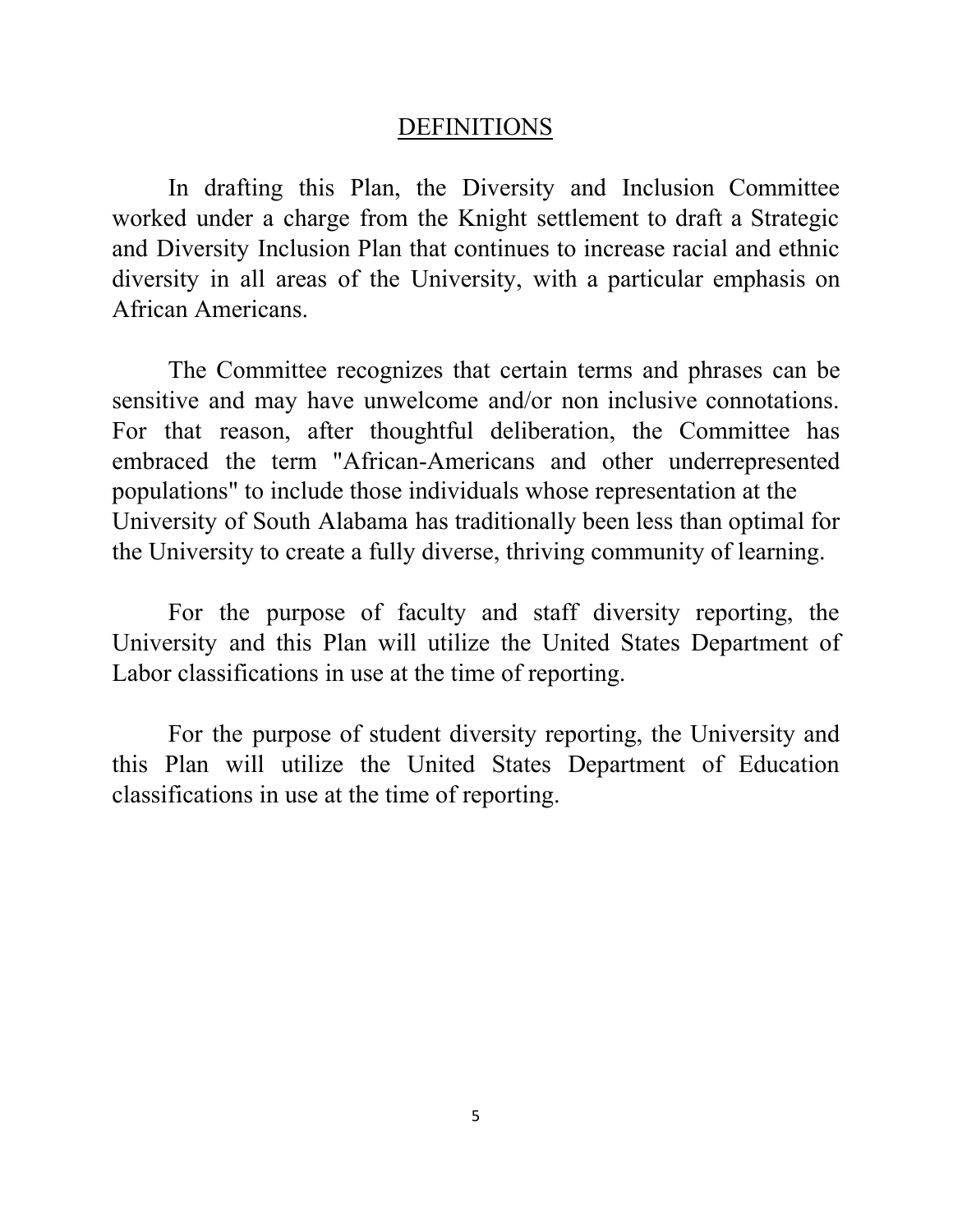# <span id="page-6-0"></span> STRATEGIC DIVERSITY AND INCLUSION CHARGE TO **COMMITTEE**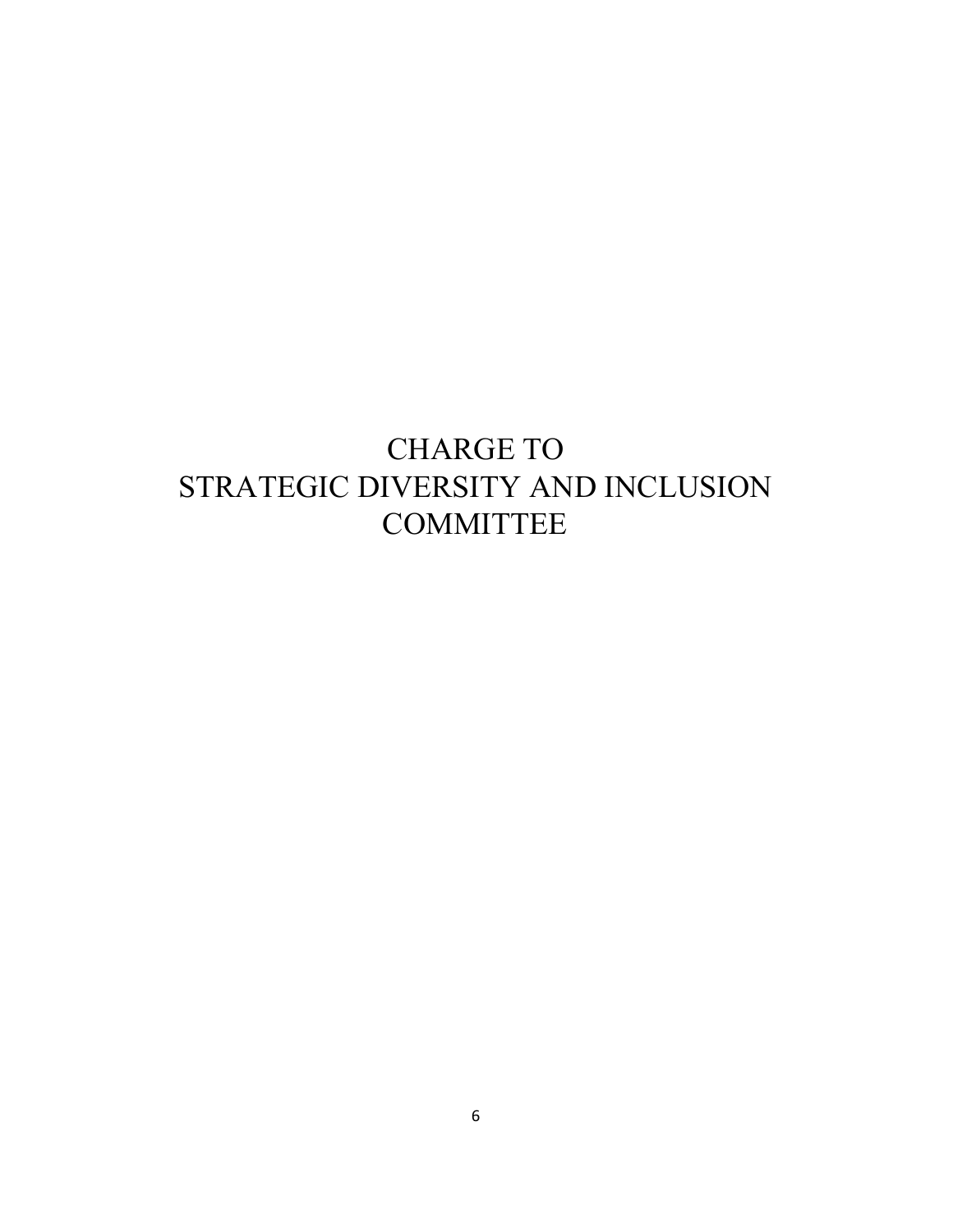The charge of this committee will be to:

- Identify and develop creative strategies and initiatives to increase the number of students, faculty, and administrators from African-American and other underrepresented groups
- ● Monitor USA's progress toward the goals of the Strategic and Diversity Inclusion Plan
- ● Make the University of South Alabama an even more attractive and inclusive community for people of all races, ethnicities, faiths and cultures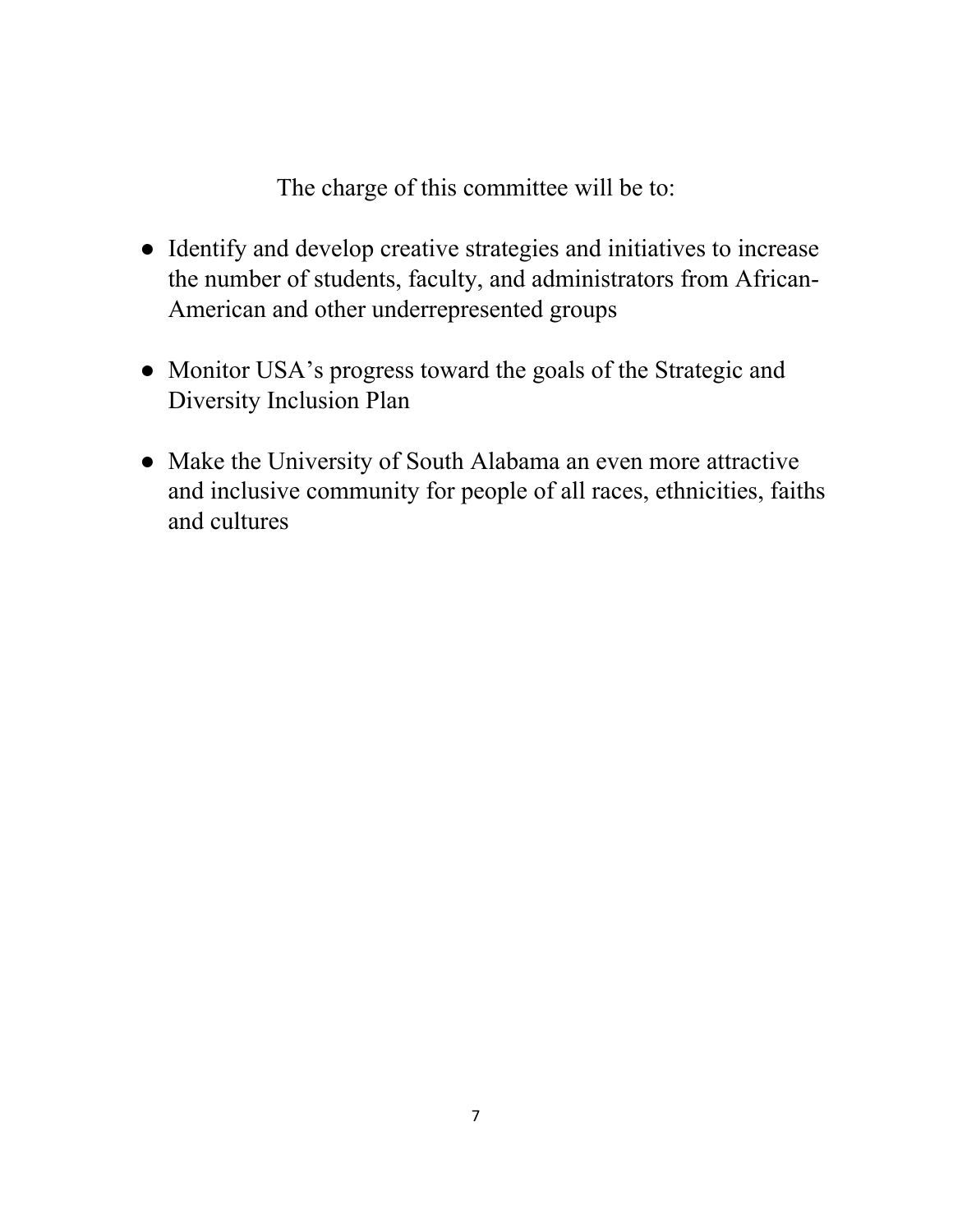# <span id="page-8-0"></span>PURPOSE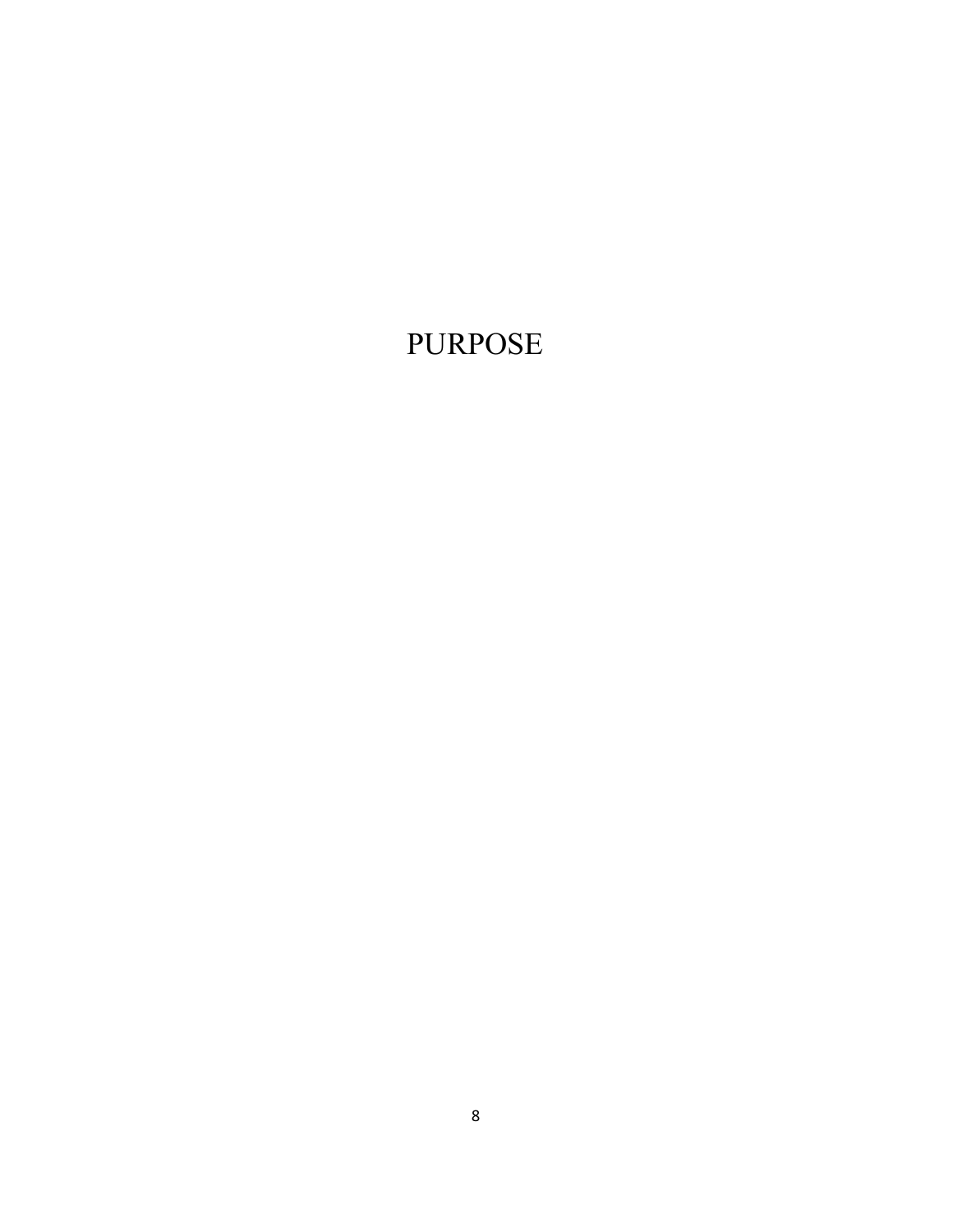The purpose of this Strategic Diversity and Inclusion Plan is to define and clearly identify, within a legally sustainable structure, goals and measurable outcomes for diversity and inclusion at the University of South Alabama. The University recognizes and values the contributions made by African-American and other underrepresented populations and desires to make the University an even more attractive and inclusive place for people of all races, ethnicities, faiths and cultures to study and work in a supportive, diverse community.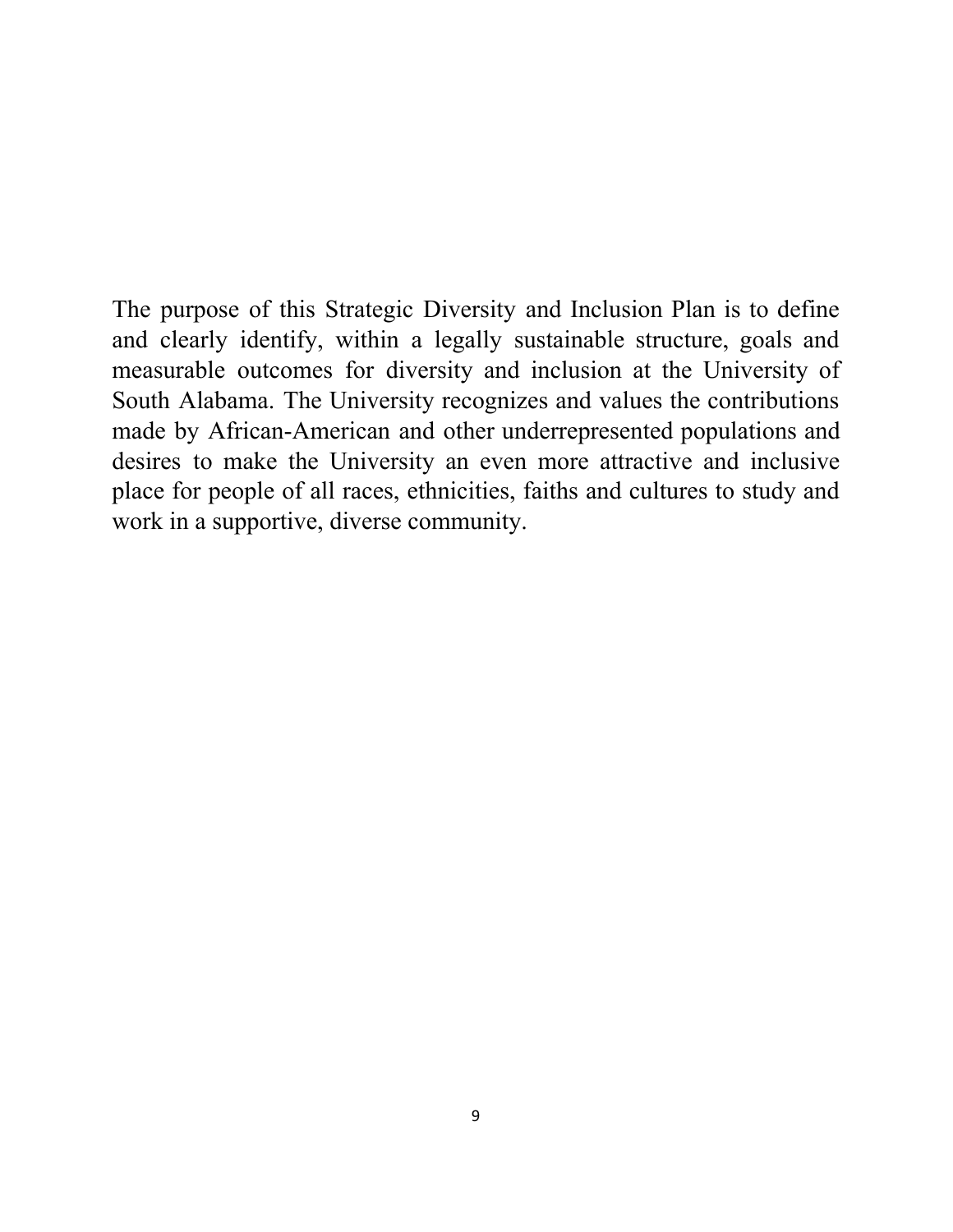#### **Mission Statement**

<span id="page-10-0"></span> The University of South Alabama, with a global reach and special focus on the Gulf Coast, strives to make a difference in the lives of those it serves through promoting discovery, health, and learning.

#### **Vision Statement**

 The University of South Alabama will be a leading comprehensive public university internationally recognized for educational, research, and health care excellence as well as for its positive intellectual, cultural, and economic impact on those it serves.

#### **Core Values**

 The University of South Alabama affirms the following core values as essential to the accomplishment of its mission:

- Diversity and a Global Perspective
- Excellence
- Freedom in the Pursuit of Knowledge
- Integrity
- Transparency and Participation in Decision-Making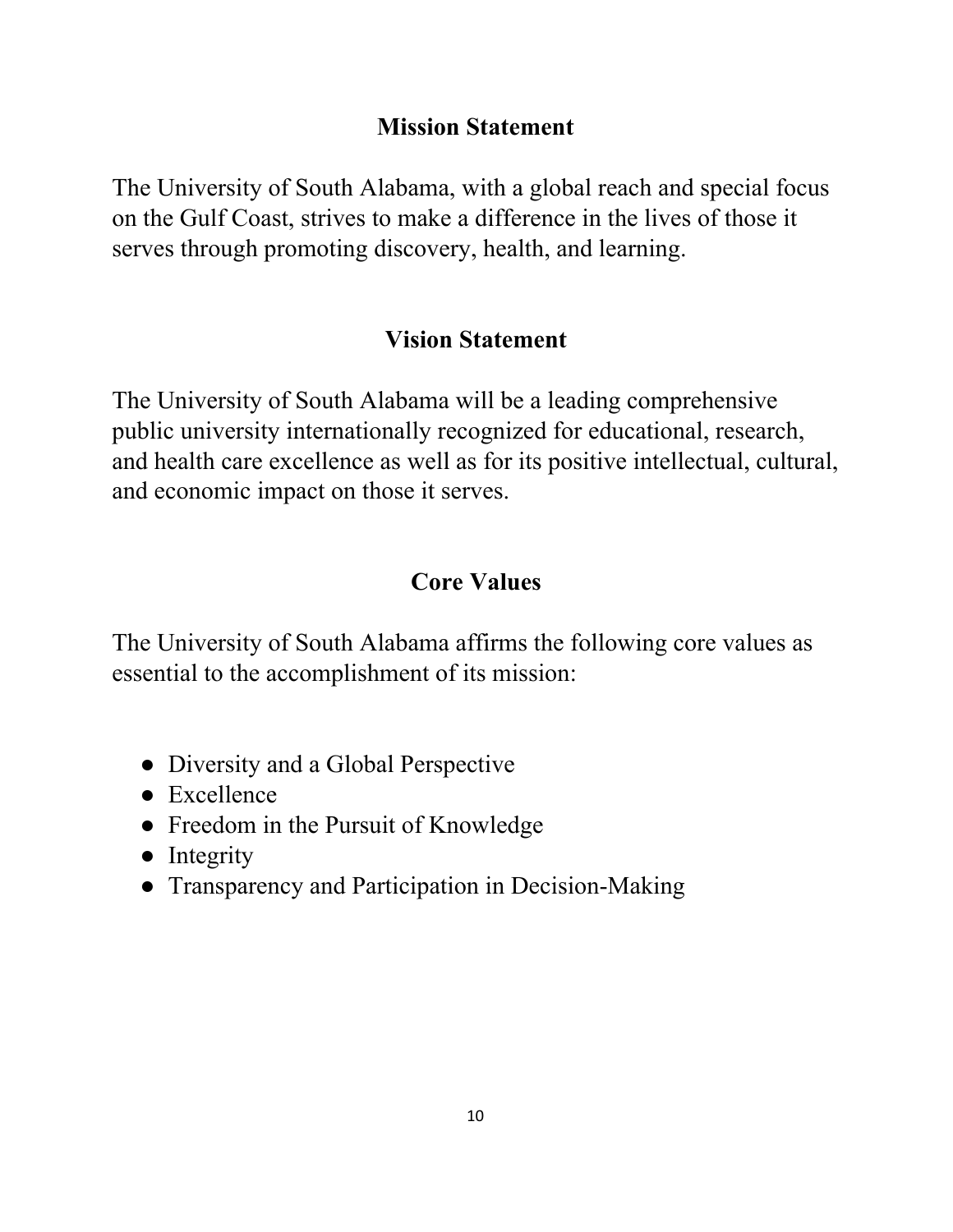## **WHY DIVERSITY MATTERS AT USA**

<span id="page-11-0"></span> The University of South Alabama is an Equal Opportunity/Equal Access Institution and an Equal Opportunity/Equal Access employer. Although the University of South Alabama has made significant strides towards increasing diversity within the University community, the University recognizes that there are still gains to be made. At the time of adoption of this Plan, the presence of African-American and other underrepresented populations on campus is less than optimal for the University to enjoy the full benefits available to a diverse University community located in Mobile, Alabama.

 The University reaffirms its dedication to providing a diverse, inclusive and stimulating learning and working environment and to continue serious and substantial assessment of the University's progress toward further increasing the diversity of the University of South Alabama by even greater inclusion of African Americans and other underrepresented populations at the University of South Alabama.

The University has identified five institutional priorities:

- A. Student Success and Access
- B. Enhancement of Research and Graduate Education
- C. Global Engagement
- D. Excellence in Health Care
- E. University Community Engagement

 This strategic diversity and inclusion plan consists of four goals directly related to the institutional priorities. Each goal of this plan has action steps associated with it that are designed to move the institution forward towards attainment of the established goals.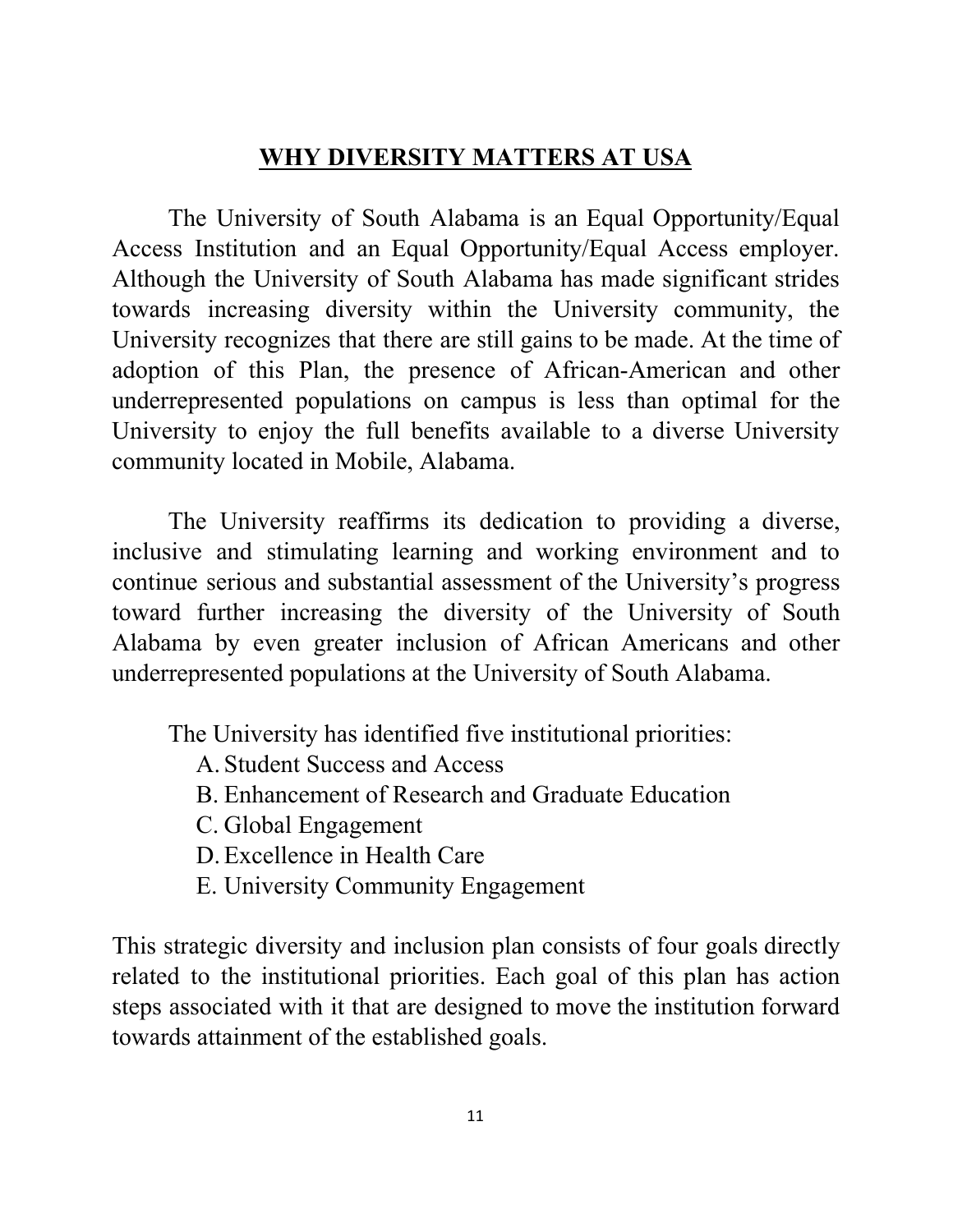To maintain the University's focus on and commitment to diversity, the President, vice presidents, deans and department heads will be responsible for providing leadership to accomplish the goals of this plan.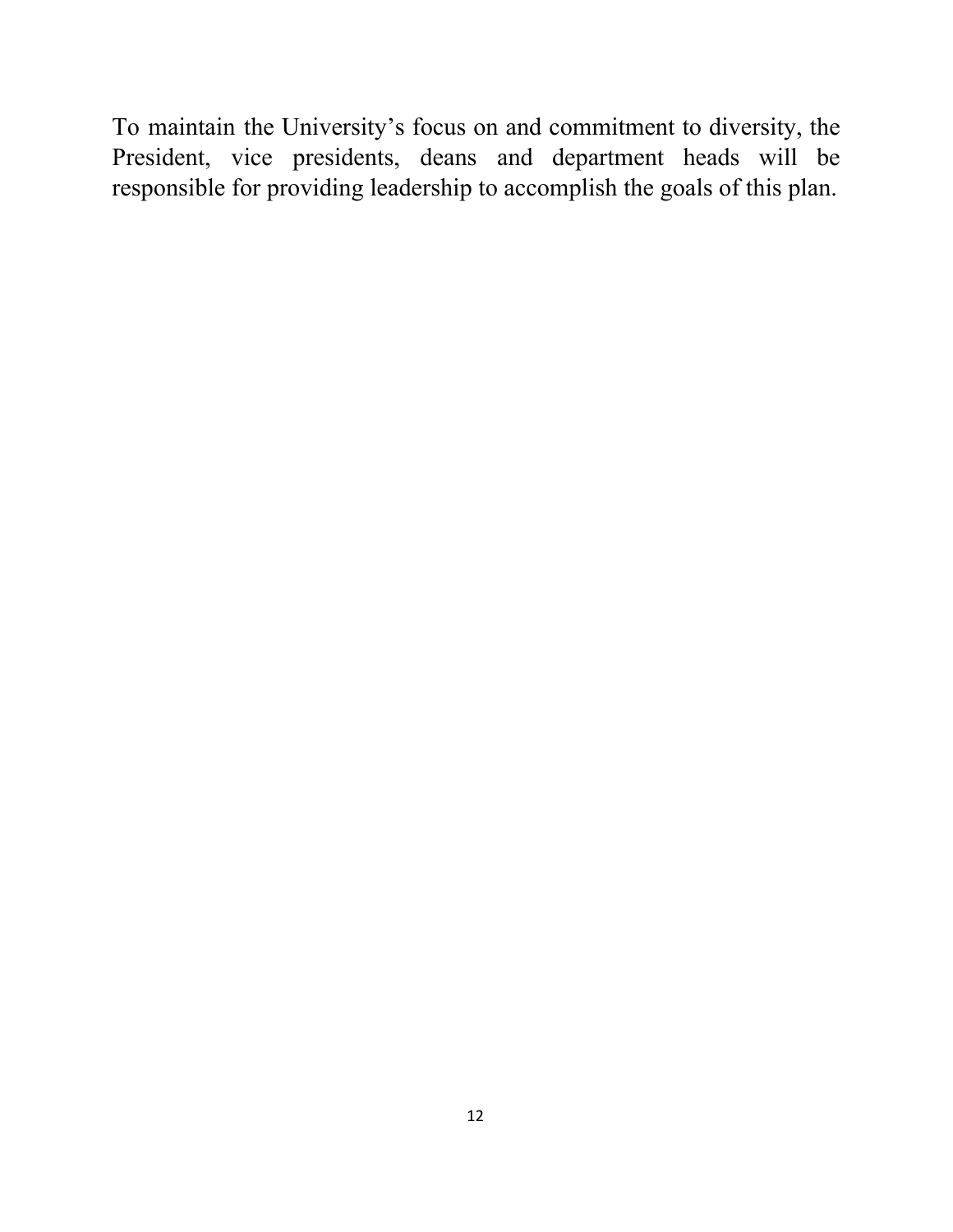## STRATEGIC DIVERSITY AND INCLUSION GOALS

#### ONE

 Demonstrate a commitment to increasing representation of African American and other underrepresented populations at the University of South Alabama.

#### TWO

 Educate all students for an increasingly global society in Alabama, the United States and the world and continue to foster respect for the multicultural communities at the University of South Alabama.

#### THREE

 Promote diversity and inclusion through the development of access and success initiatives for students, faculty, and staff.

#### FOUR

 Increase community outreach programs in an effort to facilitate recruitment and retention of qualified African American and other underrepresented students, faculty and staff at the University of South Alabama and to enhance the perception of the University as a place open and eager to educate and employ persons of all races, creeds, religions and national origins.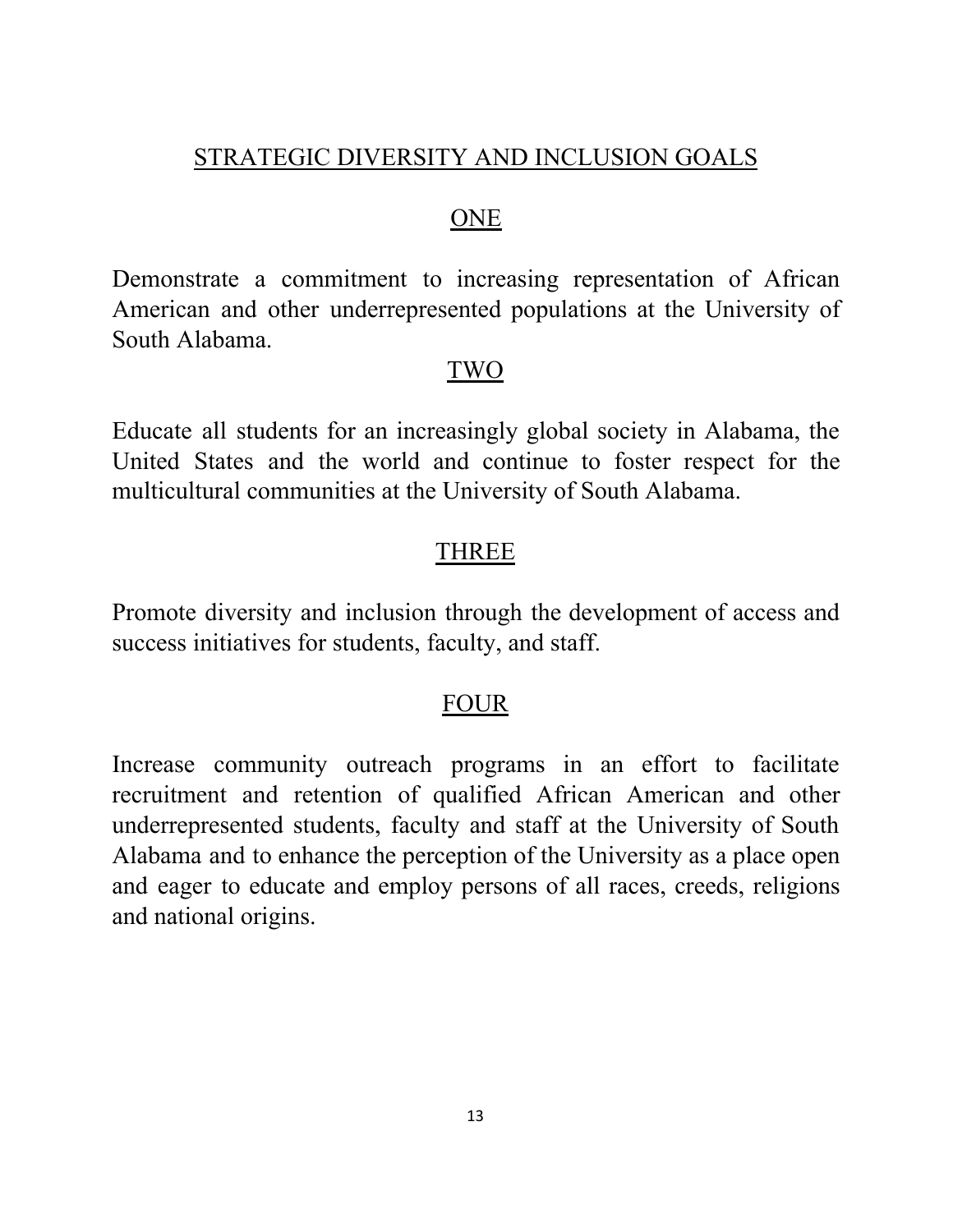# <span id="page-14-0"></span>STRATEGIC PLAN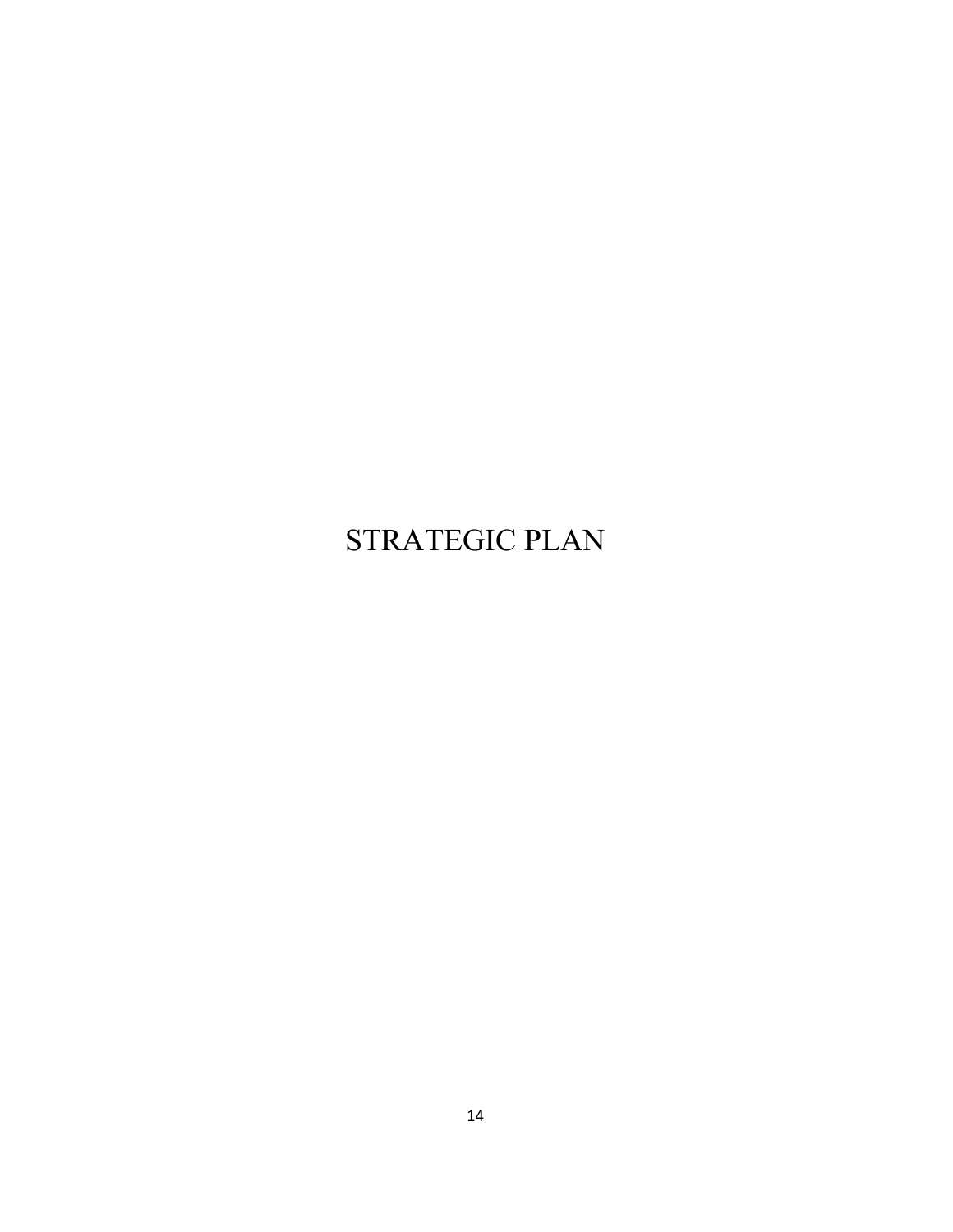#### GOAL ONE

# <span id="page-15-0"></span>USA PRIORITY #1: STUDENT SUCCESS AND ACCESS

 Demonstrate a commitment to increasing representation of African American and other underrepresented populations at the University of South Alabama.

# ACTION STEPS FOR GOAL ONE

- 1. Each college shall submit to the Provost and Senior Vice President for Academic Affairs an annual report on its accomplishments and objectives related to diversity and inclusion. These reports are reviewed by the Vice President who, in turn, advises the University's President.
- 2. Submission of annual reports by individual academic departments will continue during the life of this Strategic Plan for Diversity and Inclusion. Each report should include an assessment of the department's institutional environment as it relates to diversity on campus and should include specific numerical data substantiating the findings contained in the report. While the University may not and will not set numerical goals as the measurement of diversity, the University does expect and require each department and/or division, as applicable, to submit substantive, hard data to support its conclusions as contained in its annual reports.
- 3. A commitment to diversity as evidenced by departmental and/or division annual reports and other factors will be a part of job descriptions in ads and required job goals and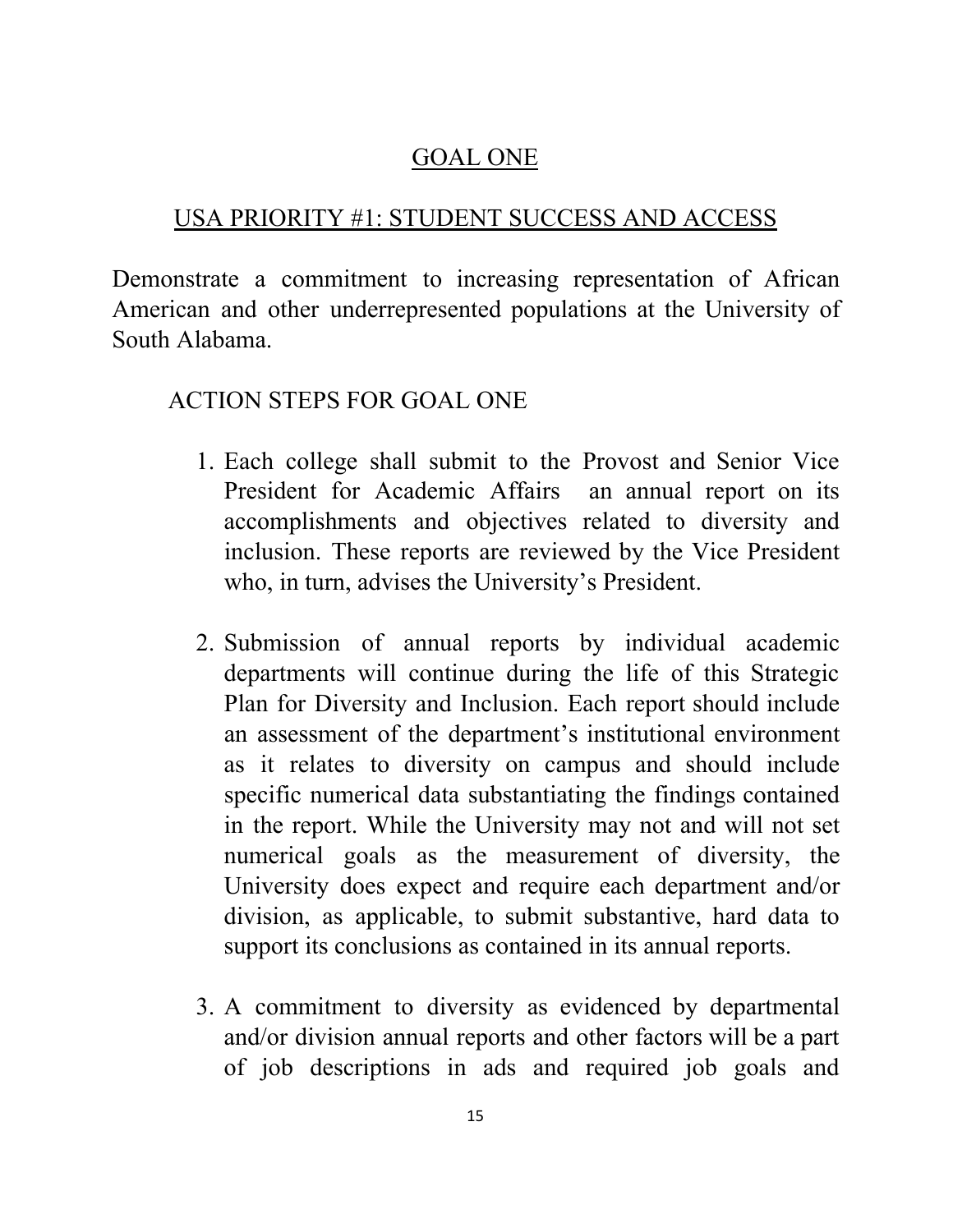objectives for each person responsible for submitting and/or reporting on these plans.

- 4. The University will maintain its Diversity and Inclusion Committee and this committee shall meet and report to the President as necessary to effectively provide input into and guidance for the future progress of diversity programs at the University.
- 5. The University will send at least two representatives to annual diversity conferences and will post a report on the University's website regarding the conference(s) and any recommendations resulting from participation in such conference(s). The two representatives will be selected by the Diversity and Inclusion Committee and administration.
- 6. The University will continue to develop and support programs to facilitate successful transition to the institution for underrepresented students.
- 7. The University will explore the development of a retention initiative designed to improve the retention rates for African American males.
- 8. The University will sponsor and establish programs that educate students and the University community to racial and ethnic diversity, inter-group relations, and conflict resolution.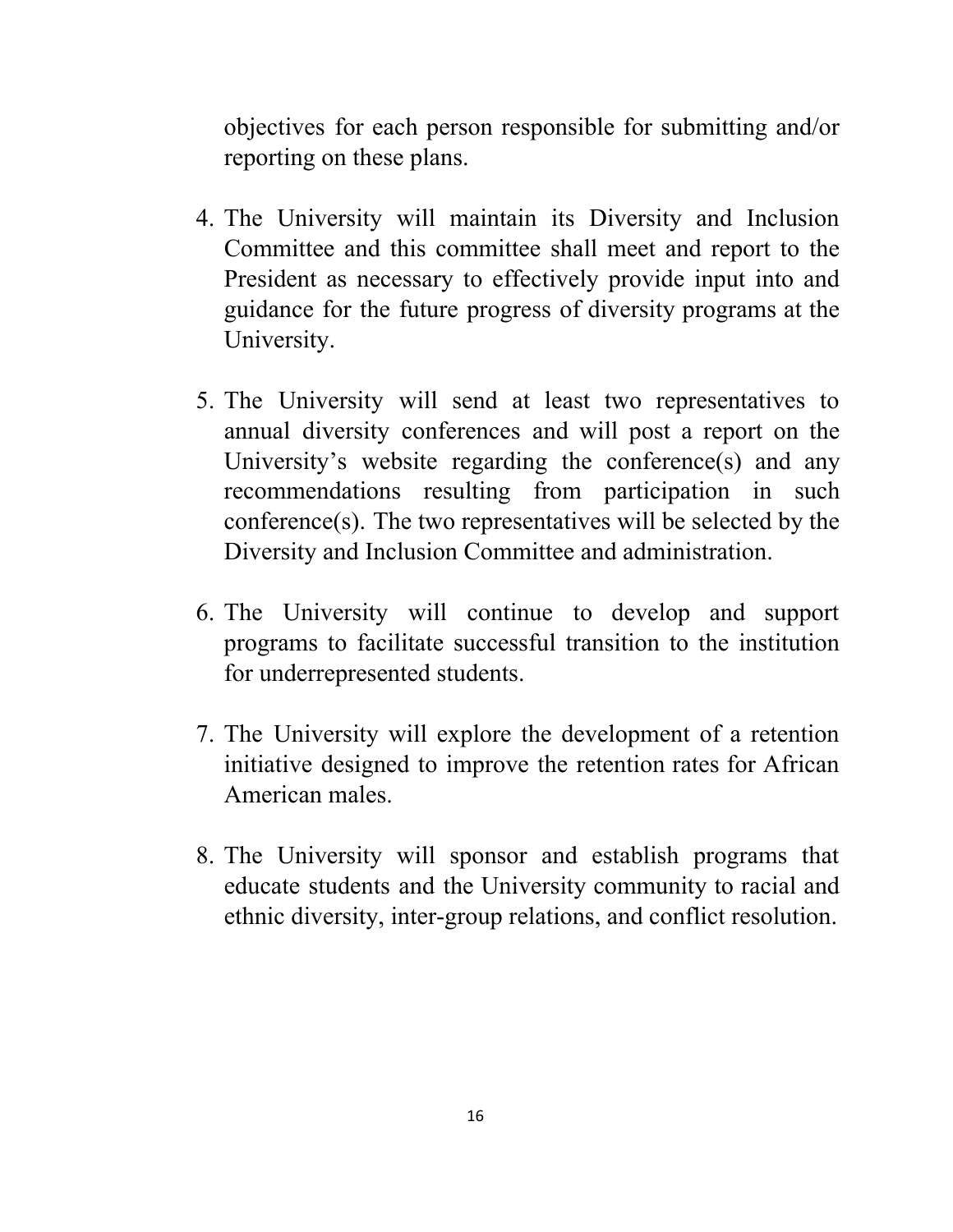## GOAL TWO

## <span id="page-17-0"></span> USA PRIORITY #2: ENHANCEMENT OF RESEARCH AND GRADUATE EDUCATION

 Educate all students for an increasingly global society in Alabama, the United States and the world and continue to foster respect for the multicultural communities at the University of South Alabama.

# ACTION STEPS FOR GOAL TWO

- 1. Study the potential impact of increasing University Library holdings, including electronic resources, related to African American and other underrepresented populations.
- 2. Sponsor and encourage research, publication and professional development in African American and underrepresented population studies.
- 3. Explore the potential impact feasibility of expanding the African American studies program to include a major.
- 4. Explore the potential impact of creating a multidisciplinary center for the study of race and ethnicity that would focus on research, teaching and public programs.
- 5. Explore the potential impact of pursuing the McNair Scholars Program, through the TRIO grant.
- 6. The University will actively pursue entrepreneurs from underrepresented categories to participate in university sponsored incubator programs.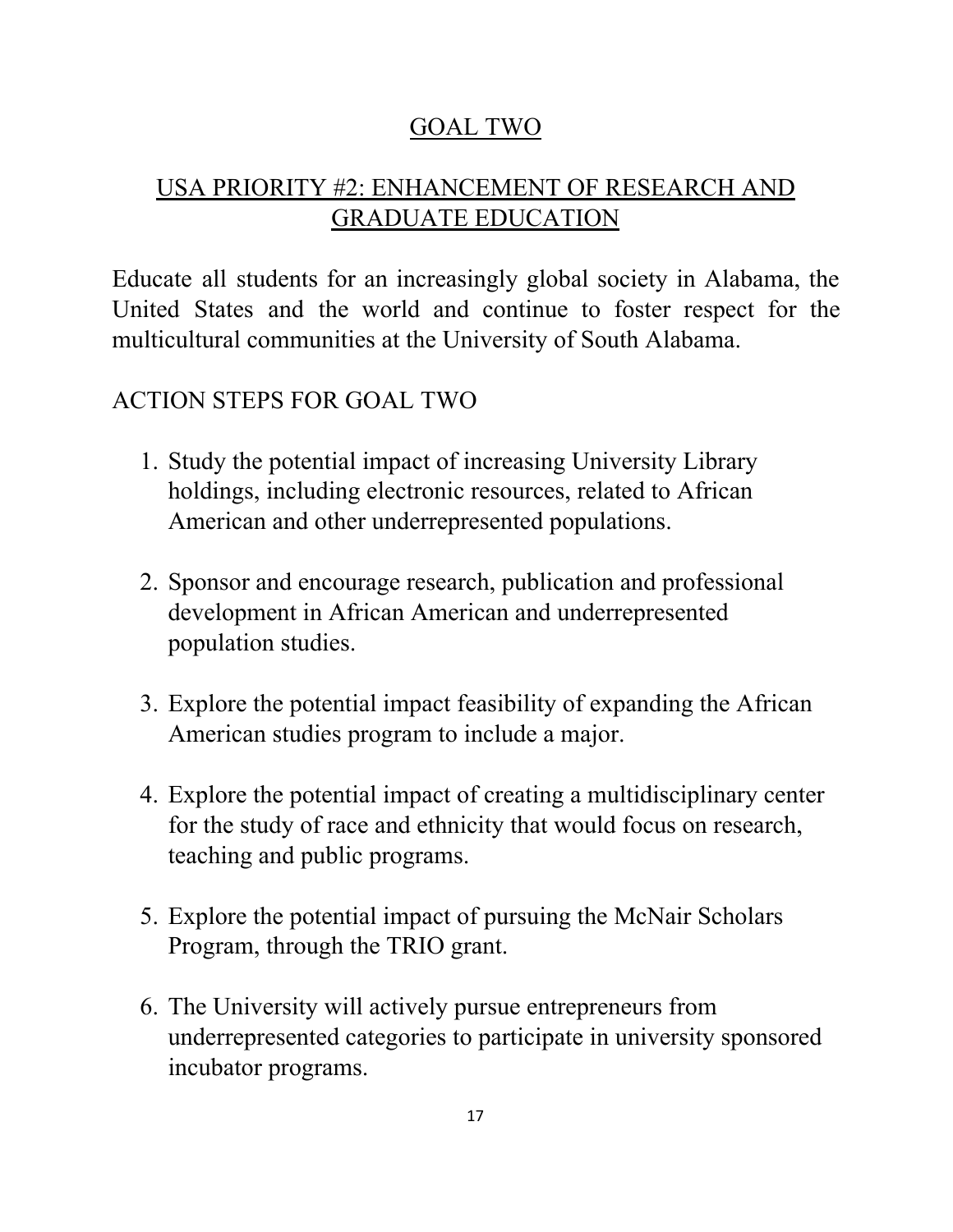## GOAL THREE

# USA PRIORITY #1: STUDENT SUCCESS AND ACCESS

 Continue to develop recruiting and retention initiatives designed to enable students to enroll and progress at even higher levels at the University of South Alabama.

# ACTION STEPS FOR GOAL THREE

- A. Student Diversity
	- 1. Undergraduate Student Diversity

 The University of South Alabama currently has underrepresented population enrollment of 24.8% of its undergraduate student body. Almost nineteen (18.7%) percent of the undergraduate student body is African-American. This number exceeds the national average of 13.1% undergraduate African-American students. Based on these data, University of South Alabama graduate responses to exit surveys and the general climate in existence at the University, the University believes that its current recruitment initiatives are successful and that the African American and other underrepresented populations enrollment will continue to grow as the University's recruitment and retention programs continue their current success.

 The University will focus on increasing recruitment and retention of qualified applicants across all undergraduate populations with increased emphasis on programs specifically designed to assist less academically prepared students with the transition to successful collegiate studies at the University. The Diversity and Inclusion Committee will monitor the success of programs like Pathway USA in achieving this goal.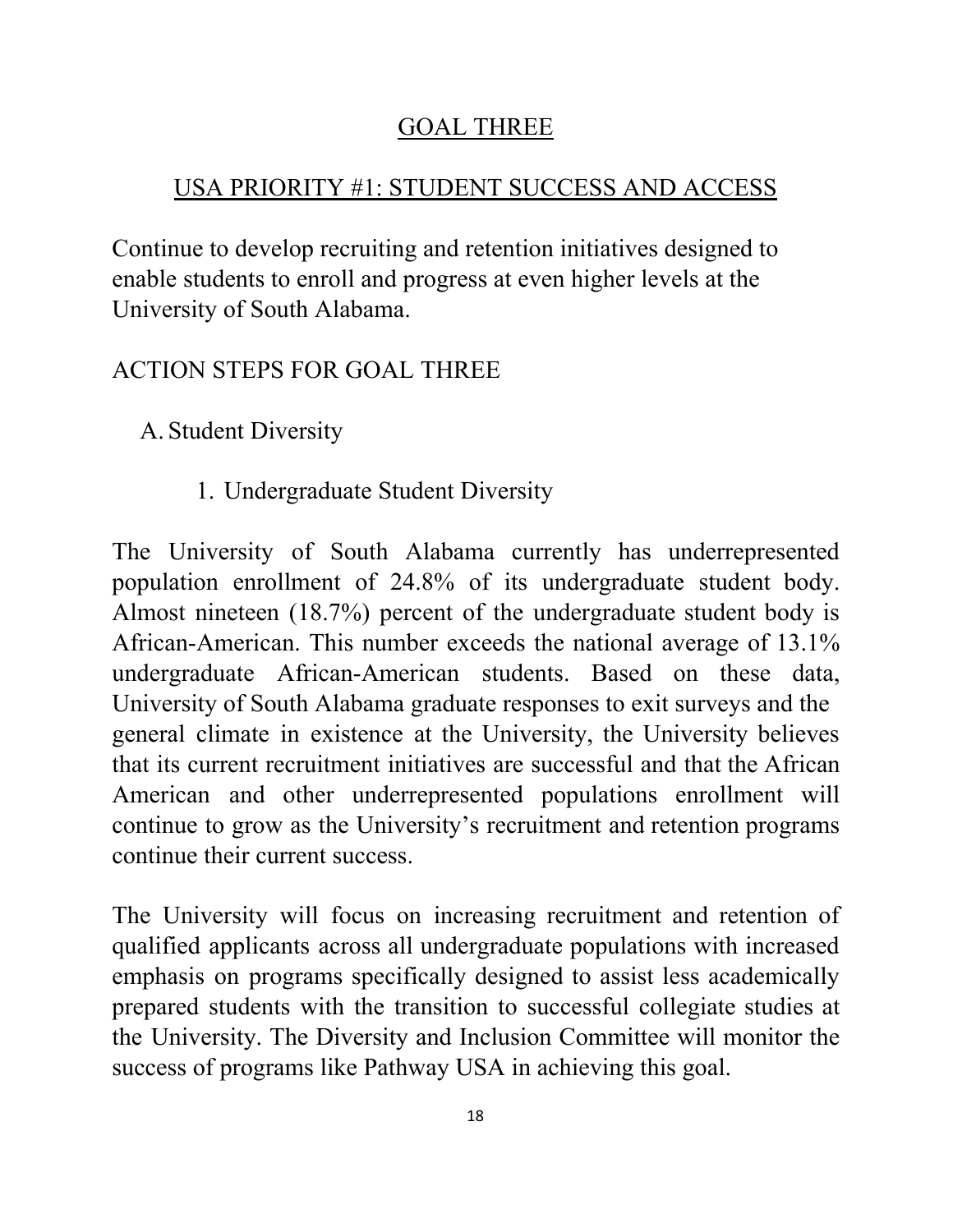# 2. Graduate Student Diversity

 The University will develop and, to the extent practicable, implement other, legally viable programs to assist underprepared students (which is not synonymous with African-American and other underrepresented populations) to succeed in graduate programs.

 Continue to look for innovative and exciting programs to legally grow both enrollment and retention of African American and other underrepresented student populations.

 To the extent feasible, support and nurture the programs currently in place to recruit and retain African American and other underrepresented student populations.

 Review, analyze and, to the extent practicable, expand mentoring programs available to students.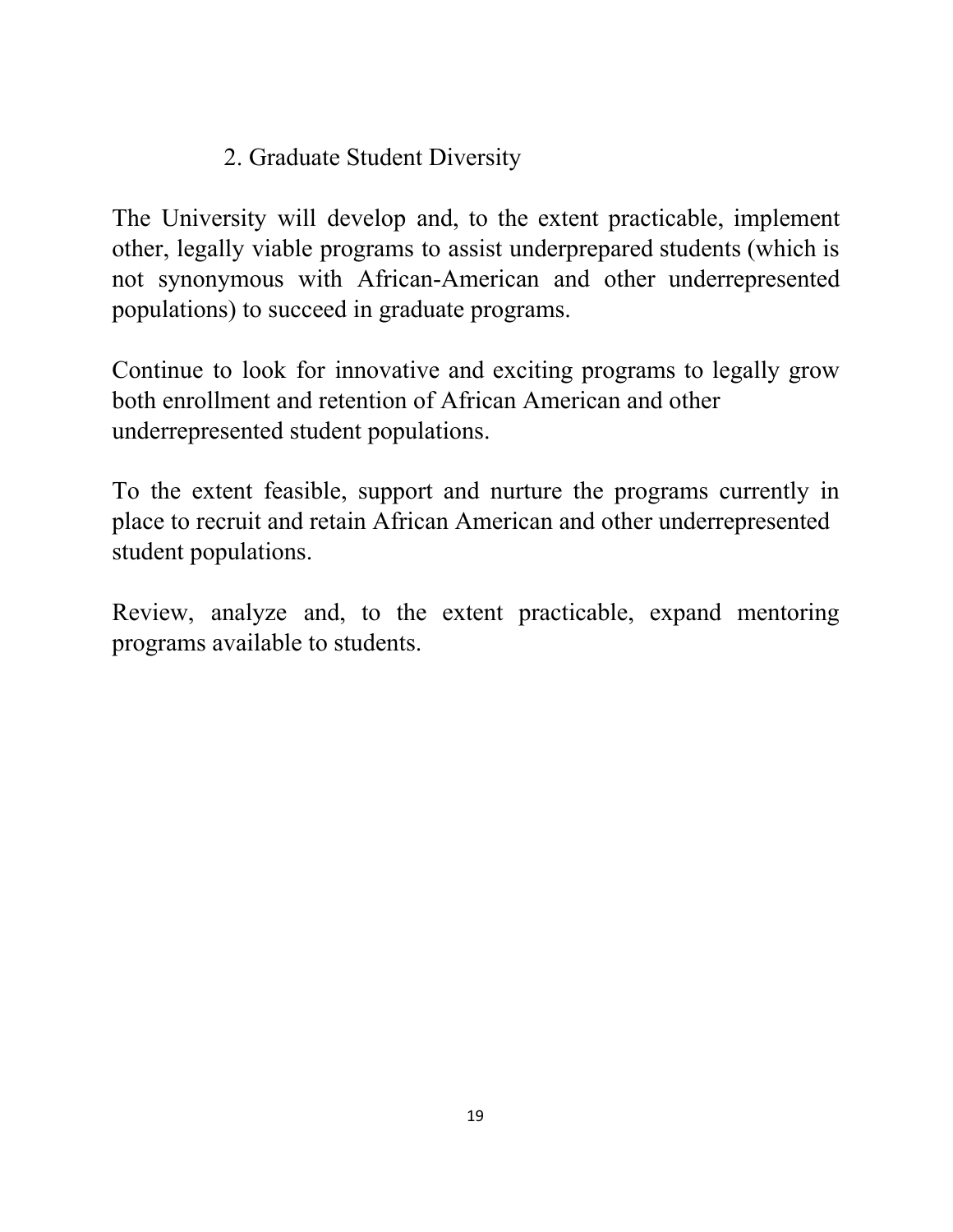#### GOAL FOUR

# <span id="page-20-0"></span>USA PRIORITY #5: UNIVERSITY COMMUNITY ENGAGEMENT

### GOAL FOUR

 Increase community outreach programs in an effort to facilitate recruitment and retention of qualified African-American and other underrepresented students, faculty and staff at the University of South Alabama and to enhance the perception in the University's main service area of the University as a place open and eager to educate and employ persons of all races, creeds, religions and national origins.

#### A. Community Outreach

 In an effort to ensure that the University of South Alabama continues to be seen as a great place for African American and other underrepresented populations to become students and/or employees, the University will stress to its students, faculty, staff and alumni the importance of developing and maintaining solid relationships with the African-American and other underrepresented population communities in the University's geographical area. The University will identify key persons to be charged with general oversight of the University's efforts in this area. The identified persons will be asked to document the University's efforts in these areas and suggest and/or oversee the development of new, legally sustainable efforts. To the extent possible, the University will consider ways that funding for community initiatives, both people and programs, might be available.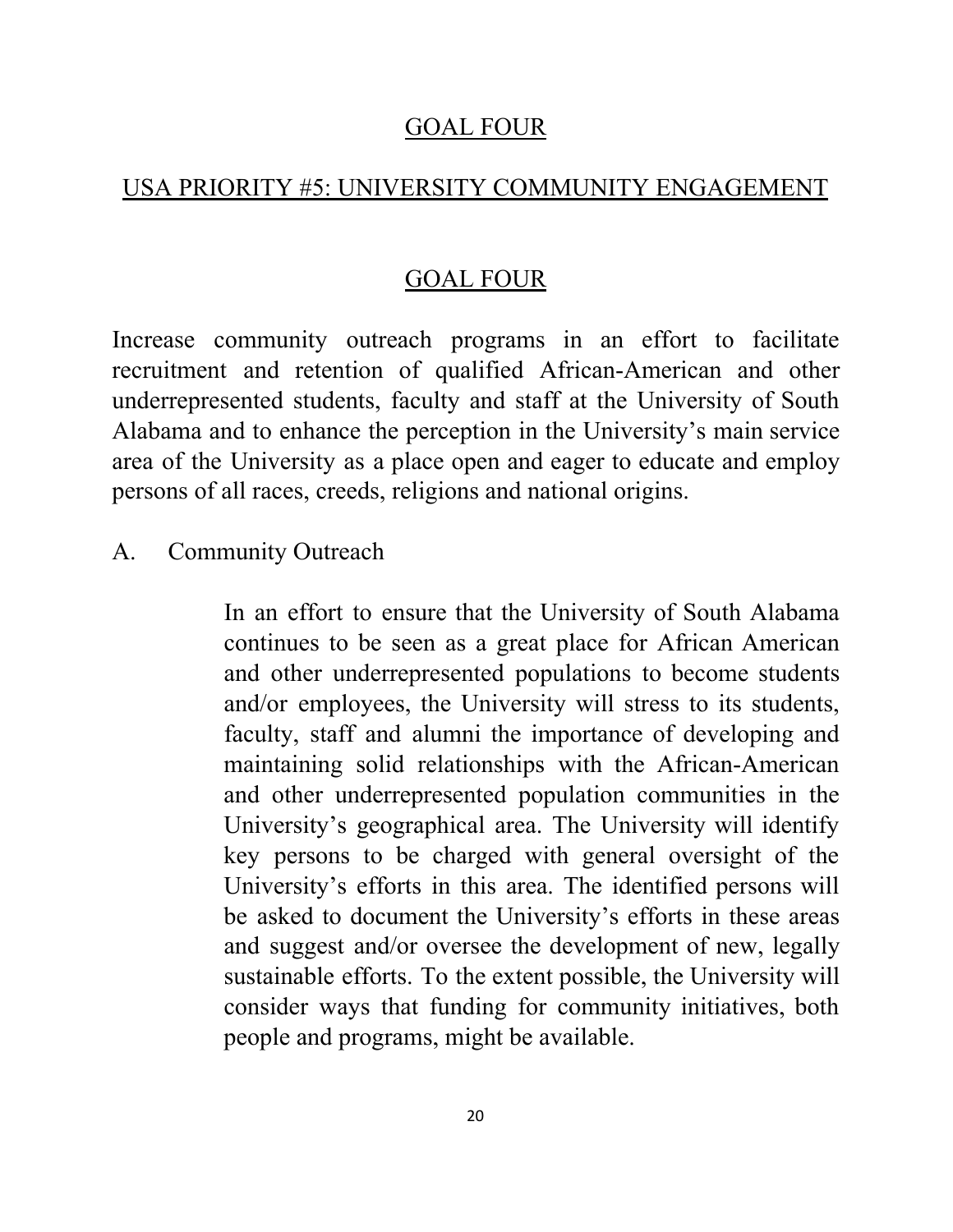The University will review and determine the viability of a "Community Leadership Committee" to be composed of community leaders from across the University's geographical drawing increased recognition of the programs and opportunities available at the University for African Americans and other area for the purpose of providing underrepresented populations.

 The University will actively seek ways to utilize its resources to advancement opportunities for current and prospective University faculty and staff. provide professional development, training and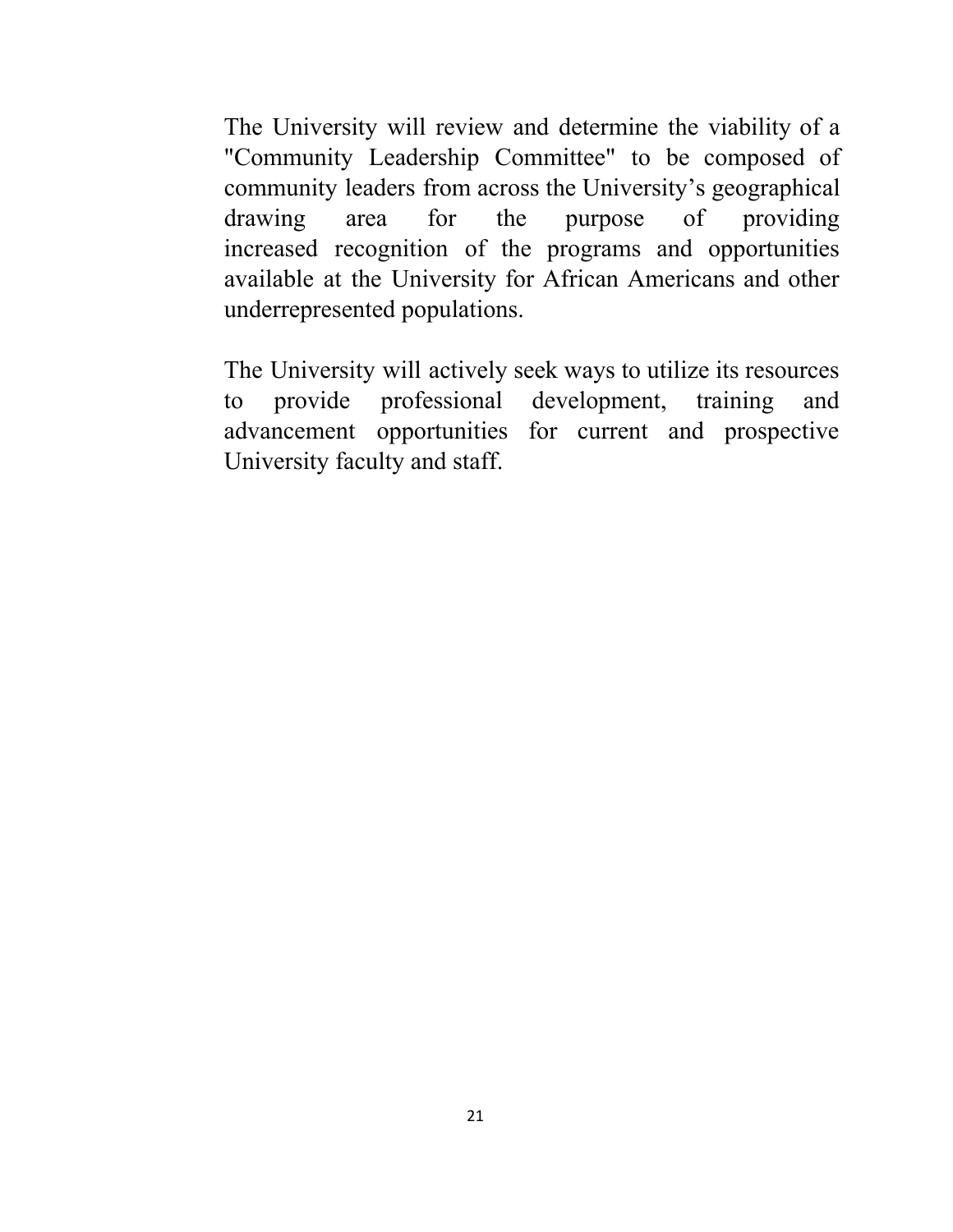# <span id="page-22-0"></span>MONITORING FOR EFFECTIVENESS AND ACCOUNTABILITY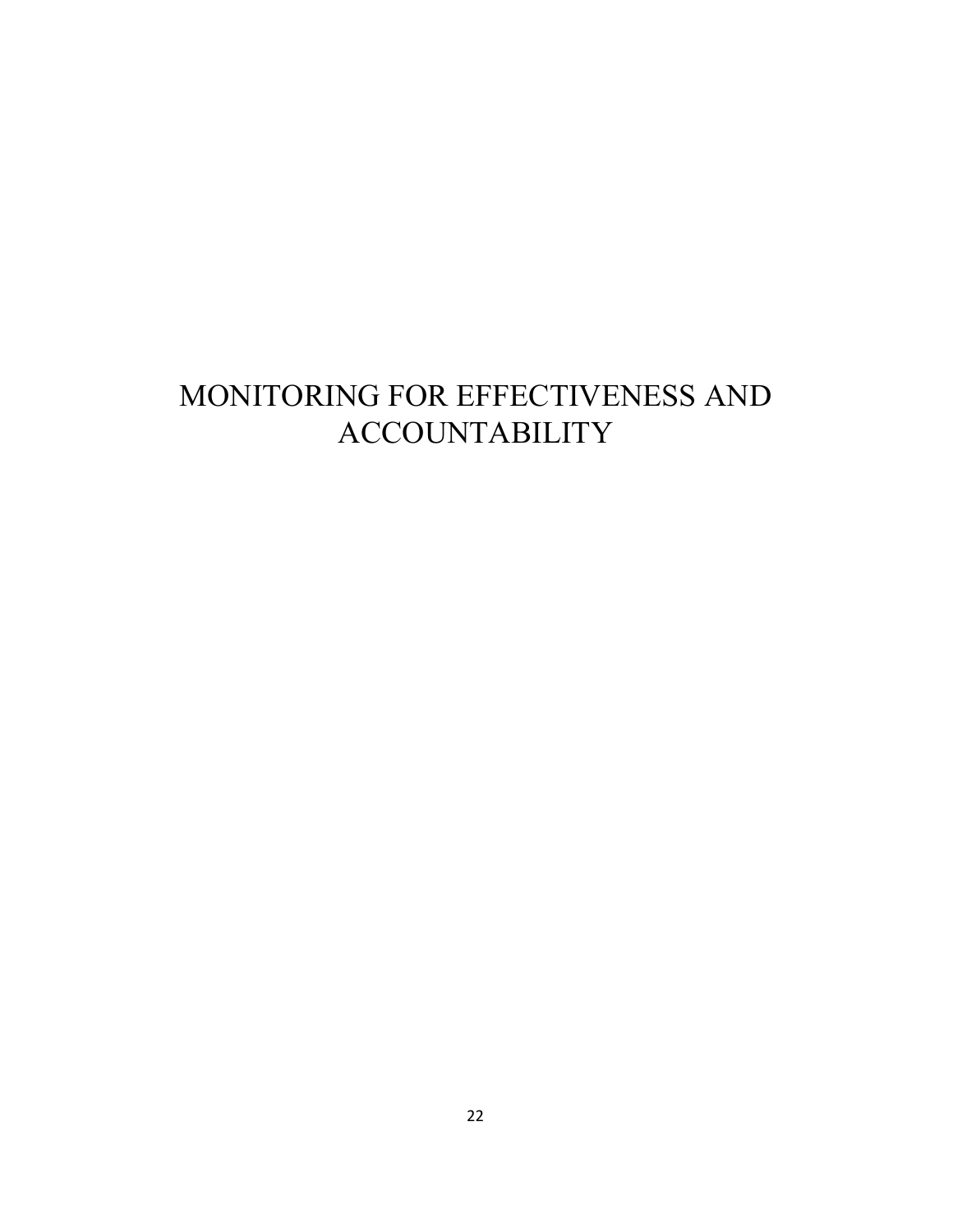### Monitoring of Strategic Diversity Plan for Effectiveness and **Accountability**

 The University of South Alabama recognizes the importance of a systematic, thorough and routine review of its efforts towards increasing African American and other underrepresented populations diversity at the University of South Alabama. To this end, the Strategic Diversity Plan will be subjected to the following measures of accountability and review (and any others deemed appropriate):

- $1.$  with the responsibility of overseeing the implementation and continuing obligations of this Strategic Diversity Plan. That individual will designate persons and/or departments with specific responsibilities pursuant to the plan. The President will designate an employee of the University
- $2.$  next five years, all University personnel charged with specific responsibilities pursuant to this plan shall be accountable for his/her responsibilities under the plan, including, to the extent applicable, a review of: (1) progress toward goals; (2) campus environment; and (3) recruitment and retention efforts for African-American and other underrepresented populations. Goals set will not be in the form of set asides or quotas, may vary depending upon job market, job openings, and student applicant pool, and will serve as only a management tool for assessing the effectiveness of ongoing diversity programs. 2. As part of his/her annual performance review for at least the
- 3. The University will post on its website by February  $1<sup>st</sup>$  of each year, beginning in 2008, a report regarding the